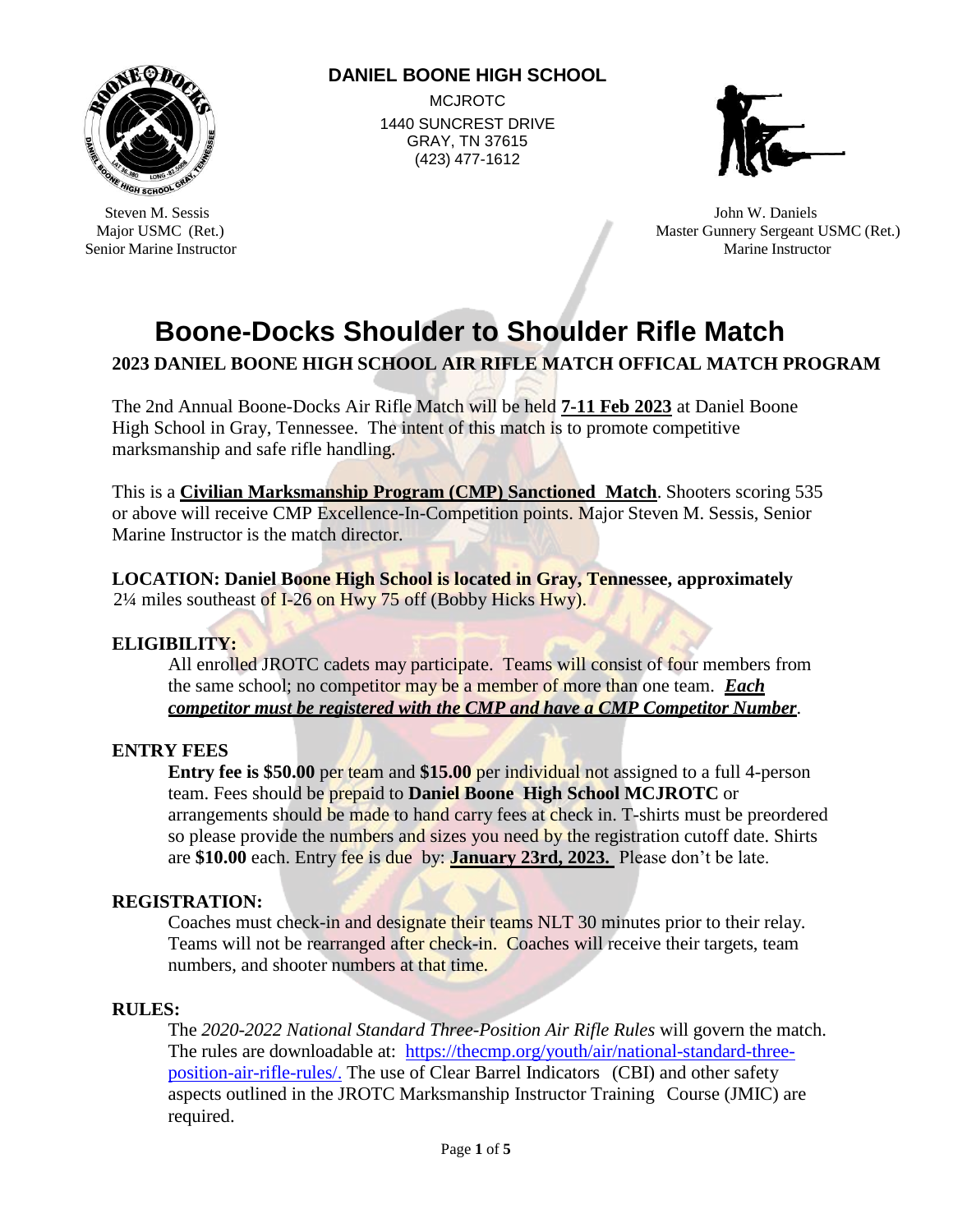#### **EVENT SCHEDULE:**

Teams should arrive at the range NLT 30 minutes prior to their assigned relay time. Shooters should report to the ready line 10 minutes before their relay. There will be an 8 minute preparation period, with 5-minute changeover periods between positions.

Þ

| Relay 1 | 1000-1230, Tue. 7 Feb 2023 | Relay 09 | 1500-1730, Thu. 9 Feb 2023  |
|---------|----------------------------|----------|-----------------------------|
| Relay 2 | 1230-1500, Tue. 7 Feb 2023 | Relay 10 | 1000-1230, Fri. 10 Feb 2023 |
| Relay 3 | 1500-1730, Tue. 7 Feb 2023 | Relay 11 | 1230-1500, Fri. 10 Feb 2023 |
| Relay 4 | 1000-1230, Wed. 8 Feb 2023 | Relay 12 | 1500-1730, Fri. 10 Feb 2023 |
| Relay 5 | 1230-1500, Wed. 8 Feb 2023 | Relay 13 | 1000-1230, Sat. 11 Feb 2023 |
| Relay 6 | 1500-1730, Wed. 8 Feb 2023 | Relay 14 | 1230-1500, Sat. 11 Feb 2023 |
| Relay 7 | 1000-1230, Thu. 9 Feb 2023 | Relay 15 | 1500-1730, Sat. 11 Feb 2023 |
| Relay 8 | 1230-1500, Thu. 9 Feb 2023 |          |                             |

#### **EQUIPMENT:**

This is a Sporter Class only competition with rifles limited to National Three Position Air Rifle Council approved Sporter air rifles: Air Force Air Guns Edge, Crosman CH2000, CH2009, CH 2021 (CO2 or compressed air), Daisy M599 Competition Air Rifle, Daisy M853/753/953/ 853CM (pneumatic), Daisy 888/887 (CO2), Daisy XSV40 Valiant (compressed air), Air Arms T200 (compressed air, with non-adjustable cheek-piece and butt-plate) and the Champions Choice T200 (CZ 200T, compressed air, with adjustable cheek-piece and butt-plate). Daisy 887/888 rifles may have 2010 model replacement stocks. Each school will provide their own pellets; only .177 (flat-nosed) pellets are permitted.

#### **SQUADDING:**

All members of a team will be squadded on the same relay. Teams will be assigned relays based on their entry request and availability when their entry request is received. The match director will assign firing lanes (points) by Wednesday before the match and post Lane assignments via email.

#### **COURSE OF FIRE:**

Competitors will shoot one 3x20 course (**20 prone, 20 standing, 20 kneeling**). There will not be finals.

#### **COACHING:**

Coaching assistance on the firing line will be allowed during the preparation period and sighting shots only. After the first record shot is complete, shooters may not return to the sighting target. Non-verbal coaching is permitted, provided it does not disturb other athletes. Coaches should review the *2020-2022 National Standard Three-Position Air Rifle Rules* with regard to equipment and shooter clothing, e.g. all types of high-top boots/shoes, including combat boots are prohibited.

### **SCORING TARGETS:**

Page **2** of **5** Targets will be scored IAW the *2020-2022 National Standard Three-Position Air Rifle Rules.* Non-competing Boone cadets will electronically score the targets using the Orion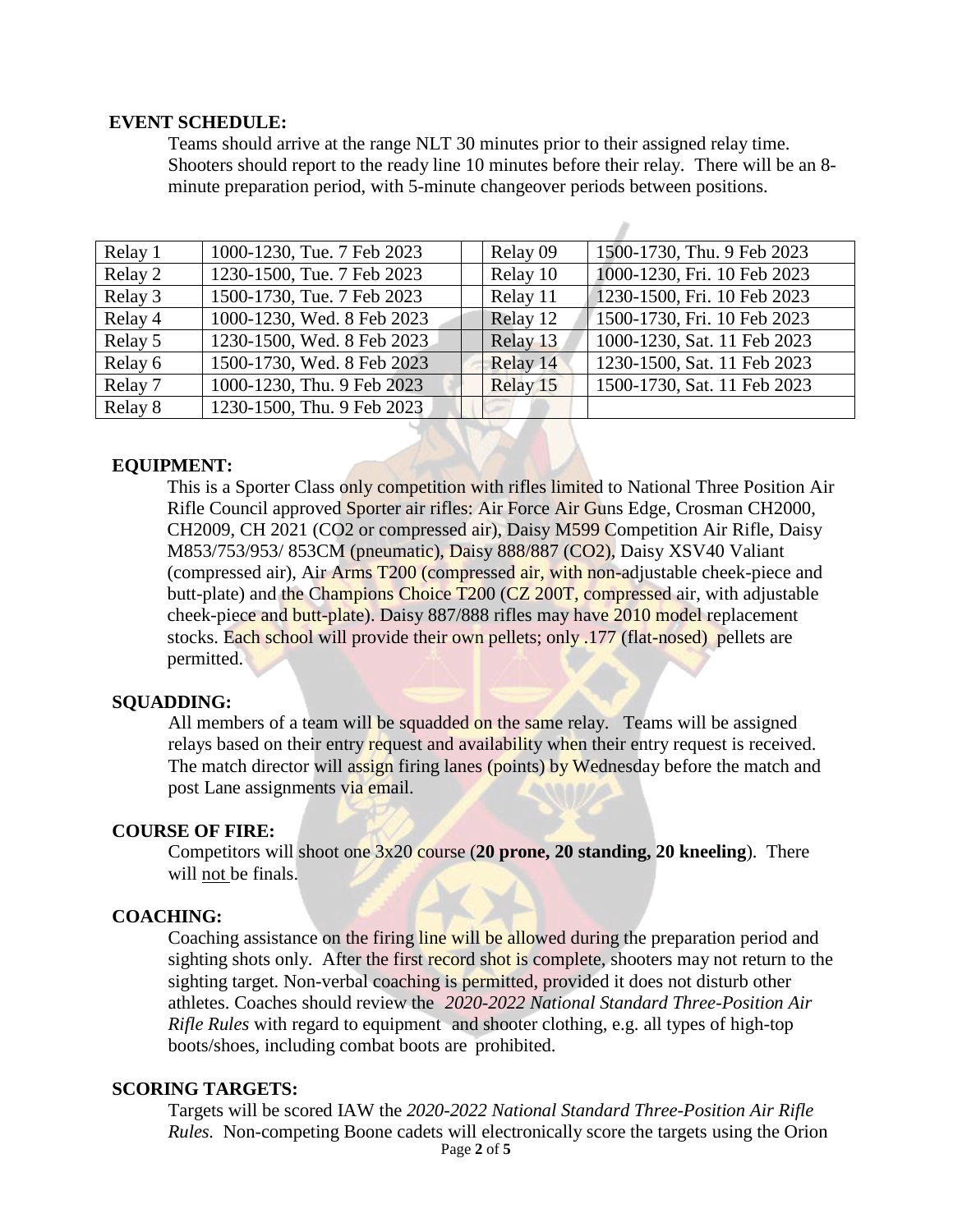Visual Image Scoring (VIS). The official results list will be sent out by Monday after the match.

# **CONDUCT OF MATCH:**

a. 17 firing points will be set up at The Daniel Boone High School Drill Hall.

b. *Orion Targets* (provided) will be hung at the start of each relay. The positions will be fired in timed stages IAW the *2020-2022 National Standard Three Position Air Rifle Rules:*

| <b>STAGE</b>             | <b>POSITION</b>                                 | <b>TIME LIMIT</b> |
|--------------------------|-------------------------------------------------|-------------------|
| PREPARATION AND SIGHTING | <b>PRONE</b><br><b>Unlimited Sighting Shots</b> | 8 Minutes         |
| <b>RECORD FIRE</b>       | <b>PRONE, 20 Record Shots</b>                   | <b>20 Minutes</b> |
| <b>CHANGEOVER</b>        | <b>PRONE to STANDING</b>                        | 5 Minutes         |
| <b>SIGHTING</b>          | <b>STANDING</b>                                 | 5 minutes         |
|                          | <b>Unlimited Sighting Shots</b>                 |                   |
| <b>RECORD FIRE</b>       | <b>STANDING, 20 Record Shots</b>                | 25 Minutes        |
| <b>CHANGEOVER</b>        | <b>STANDING to KNEELING</b>                     | 5 Minutes         |
| <b>SIGHTING</b>          | <b>KNEELING</b>                                 | 5 minutes         |
|                          | <b>Unlimited Sighting Shots</b>                 |                   |
| <b>RECORD FIRE</b>       | <b>KNEELING, 20 Record Shots</b>                | <b>20 Minutes</b> |
|                          |                                                 |                   |
|                          | <b>TOTAL TIME:</b>                              | <b>95 MINUTES</b> |

## **CHALLENGE PERIOD:**

Targets should be ready for challenge approximately 10 minutes after the end of a relay. Section 8.5.5 of the official rule book addresses VIS score protests.

## **AWARDS:**

There will be no awards program following the match. Awards will be mailed to teams & individuals the week after the match. The following awards will be presented:

| Individual: | Overall individual medallion -    | 1st through 3rd third place |
|-------------|-----------------------------------|-----------------------------|
|             | Individual prone medallion -      | 1st through 3rd third place |
|             | Individual standing medallion $-$ | 1st through 3rd third place |
|             | Individual kneeling medallion $-$ | 1st through 3rd third place |

**If a shooter wins the overall Individual medallion he/she will not be eligible to win the prone, kneeling, or standing position medallion.**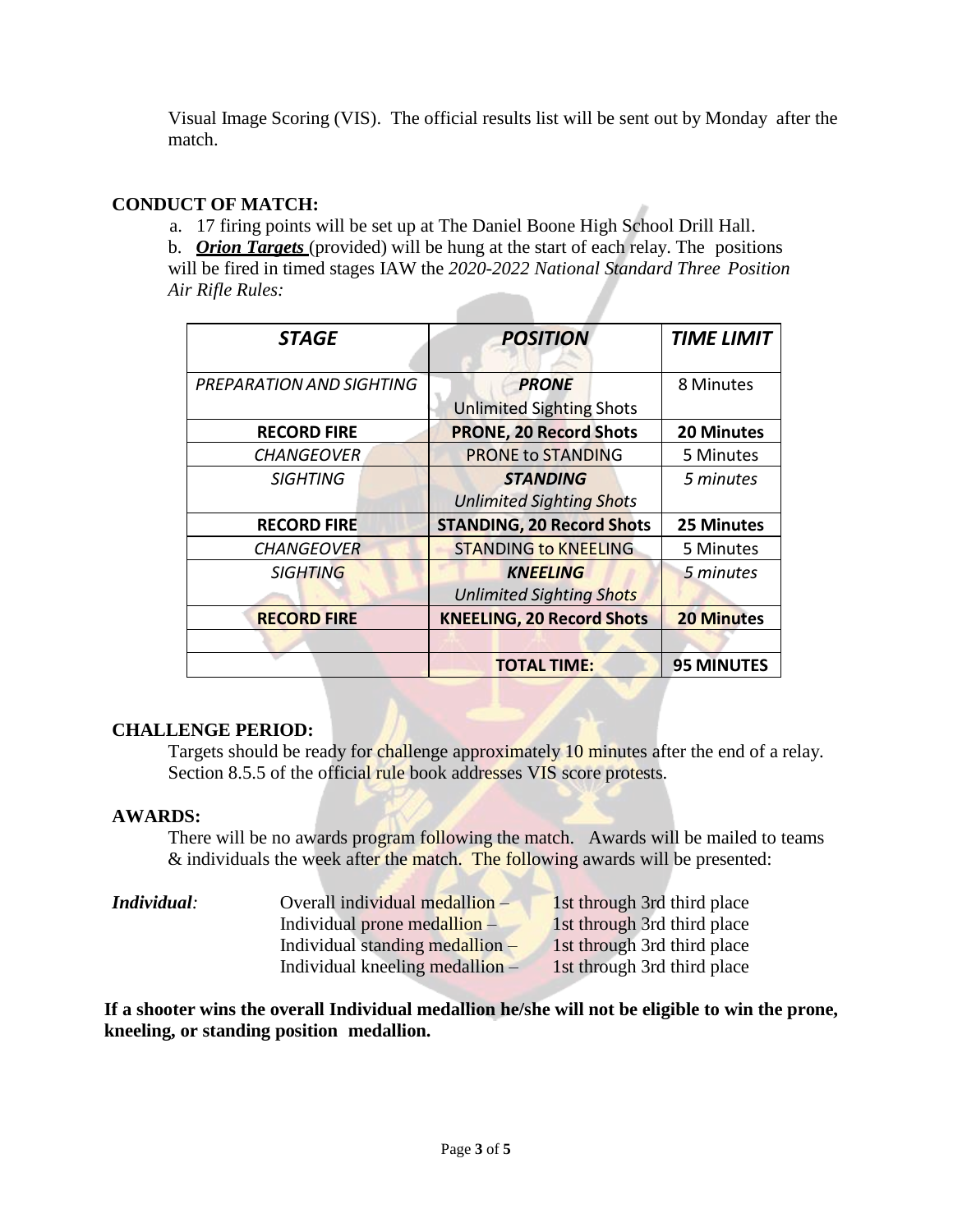#### *CMP Achievement Pins:*

Awarded to individuals who shoot the following scores:

**GOLD** 510+ **SILVER** 480-509 **BRONZE** 440-479

**Team**: Overall Veteran Team Trophy - 1st through 3rd Place Overall Rookie Team Trophy - 1st through 3rd Place Team high shooter medal - 1 per team of 4 cadets

# **CONTACT INFORMATION:**

POC is Major Sessis at below phone/email. Make all checks payable to **Daniel Boone High School MCJROTC** and mail to:

> Daniel Boone High School **MCJROTC** 1440 Suncrest Drive Gray, TN 37615

Email: [majorsessis@gmail.com](mailto:majorsessis@gmail.com) or [danielboonemarines@gmail.com](mailto:danielboonemarines@gmail.com)

Phone: 423-477-1612